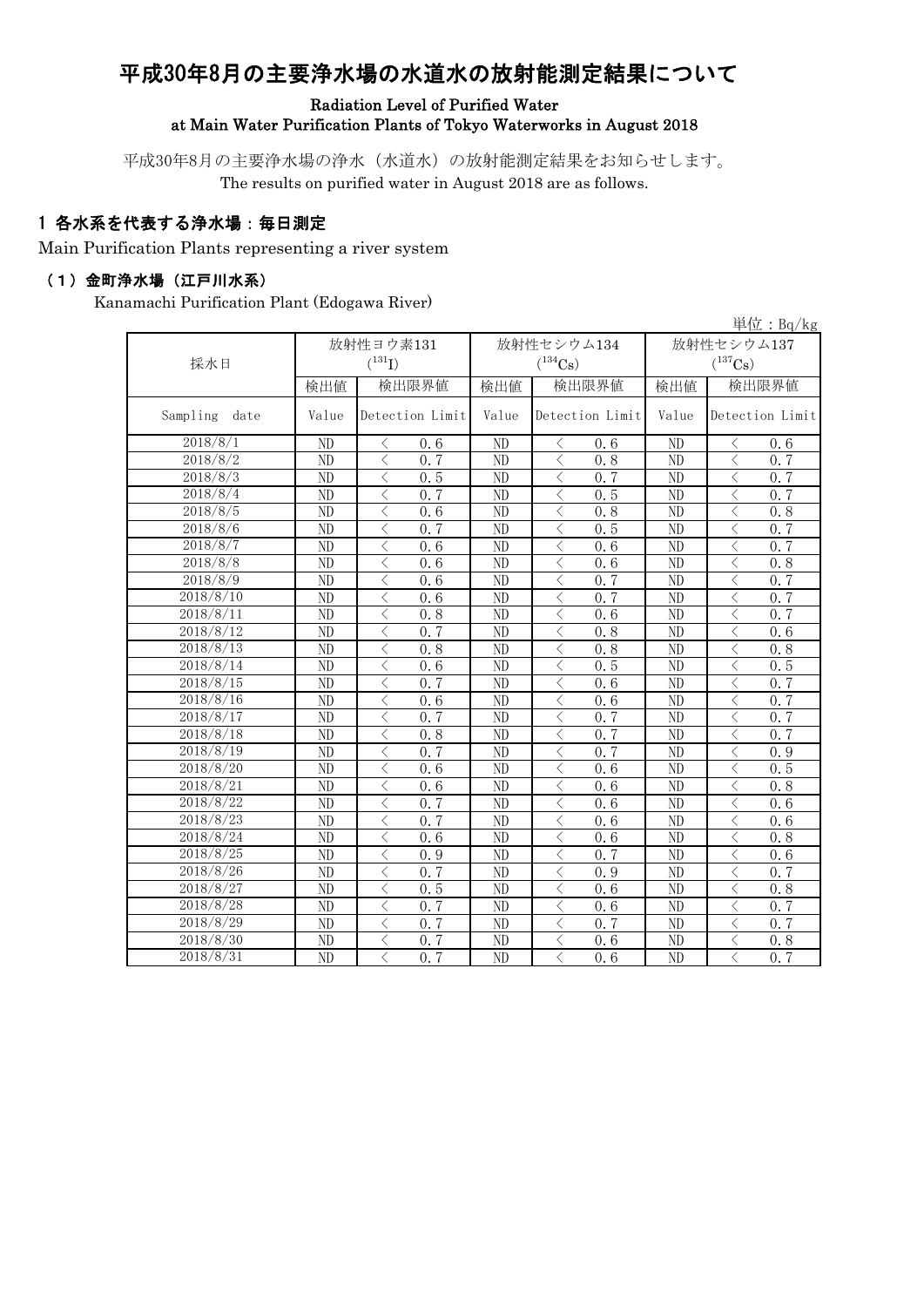## (2)朝霞浄水場 (荒川水系)

Asaka Purification Plant (Arakawa River)

|                  |                 |                                          |                 |                 |                                          |      |                 |                                          | 単位: $Bq/kg$ |
|------------------|-----------------|------------------------------------------|-----------------|-----------------|------------------------------------------|------|-----------------|------------------------------------------|-------------|
|                  | 放射性ヨウ素131       |                                          |                 |                 | 放射性セシウム134                               |      | 放射性セシウム137      |                                          |             |
| 採水日              |                 | $({}^{131}\mathrm{I})$                   |                 |                 | $(^{134}\mathrm{Cs})$                    |      |                 | $(^{137}\mathrm{Cs})$                    |             |
|                  | 検出値             |                                          | 検出限界値           | 検出値             | 検出限界値                                    |      | 検出値             |                                          | 検出限界値       |
| Sampling<br>date | Value           |                                          | Detection Limit | Value           | Detection Limit                          |      | Value           | Detection Limit                          |             |
| 2018/8/1         | ND              | ぐ                                        | 0, 6            | ND              | $\langle$                                | 0, 7 | ND              | $\lt$                                    | 0.6         |
| 2018/8/2         | $\rm ND$        | $\langle$                                | 0.7             | ND              | $\lt$                                    | 0.7  | ND              | $\lt$                                    | 0.7         |
| 2018/8/3         | $\rm ND$        | $\langle$                                | 0.7             | ND              | $\langle$                                | 0.7  | ND              | $\lt$                                    | 0.7         |
| 2018/8/4         | ND              | $\lt$                                    | 0.7             | ND              | $\lt$                                    | 0.6  | ND              | $\lt$                                    | 0.7         |
| 2018/8/5         | ND              | $\langle$                                | 0.8             | ND              | $\langle$                                | 0, 7 | ND              | $\lt$                                    | 0.8         |
| 2018/8/6         | ND              | $\langle$                                | 0.6             | $\overline{ND}$ | $\langle$                                | 0.6  | ND              | $\lt$                                    | 0, 7        |
| 2018/8/7         | ND              | $\langle$                                | 0, 7            | ND              | $\langle$                                | 0.8  | ND              | $\overline{\left\langle \right\rangle }$ | 0.9         |
| 2018/8/8         | ND              | $\lt$                                    | 0, 7            | ND              | $\langle$                                | 0, 7 | N <sub>D</sub>  | $\lt$                                    | 0, 8        |
| 2018/8/9         | ND              | $\langle$                                | 0.6             | ND              | $\langle$                                | 0.8  | $\overline{ND}$ | $\lt$                                    | 0.9         |
| 2018/8/10        | ND              | $\lt$                                    | 0.6             | ND              | $\langle$                                | 0.6  | $\overline{ND}$ | $\overline{\left\langle \right\rangle }$ | 0.6         |
| 2018/8/11        | $\overline{ND}$ | $\overline{\left\langle \right\rangle }$ | 0.8             | ND              | $\overline{\left\langle \right\rangle }$ | 0.6  | $\overline{ND}$ | $\overline{\left\langle \right\rangle }$ | 0, 7        |
| 2018/8/12        | $\overline{ND}$ | $\overline{\left\langle \right\rangle }$ | 0.8             | ND              | $\overline{\left\langle \right\rangle }$ | 0.7  | $\overline{ND}$ | $\overline{\left\langle \right\rangle }$ | 0.8         |
| 2018/8/13        | $\overline{ND}$ | $\overline{\left\langle \right\rangle }$ | 0.6             | $\overline{ND}$ | $\langle$                                | 0.6  | $\overline{ND}$ | $\overline{\left\langle \right\rangle }$ | 0, 7        |
| 2018/8/14        | ND              | $\langle$                                | 0, 7            | ND              | $\langle$                                | 0.8  | ND              | $\lt$                                    | 0.8         |
| 2018/8/15        | ND              | $\langle$                                | 0.6             | ND              | $\langle$                                | 0.6  | N <sub>D</sub>  | $\lt$                                    | 0, 7        |
| 2018/8/16        | ND              | $\lt$                                    | 0.6             | ND              | $\lt$                                    | 0.7  | ND              | $\lt$                                    | 0.6         |
| 2018/8/17        | ND              | $\langle$                                | 0.9             | ND              | $\langle$                                | 0.6  | ND              | $\lt$                                    | 0.6         |
| 2018/8/18        | ND              | $\langle$                                | 0.7             | ND              | $\langle$                                | 0.6  | ND              | $\lt$                                    | 0, 7        |
| 2018/8/19        | ND              | $\langle$                                | 0.6             | ND              | $\langle$                                | 0.8  | ND              | $\langle$                                | 0.7         |
| 2018/8/20        | ND              | $\langle$                                | 0.6             | ND              | $\langle$                                | 0, 7 | ND              | $\lt$                                    | 0.7         |
| 2018/8/21        | ND              | $\lt$                                    | 0.6             | ND              | $\langle$                                | 0.9  | N <sub>D</sub>  | $\lt$                                    | 0.8         |
| 2018/8/22        | ND              | ぐ                                        | 0, 6            | ND              | $\lt$                                    | 0.8  | N <sub>D</sub>  | $\lt$                                    | 0.9         |
| 2018/8/23        | ND              | $\langle$                                | 0, 7            | ND              | $\langle$                                | 0.6  | ND              | $\langle$                                | 0.8         |
| 2018/8/24        | $\overline{ND}$ | $\langle$                                | 0.6             | ND              | $\langle$                                | 0.6  | ND              | $\overline{\left\langle \right\rangle }$ | 0.6         |
| 2018/8/25        | ND              | $\langle$                                | 0.8             | ND              | $\lt$                                    | 0.7  | N <sub>D</sub>  | $\lt$                                    | 0.7         |
| 2018/8/26        | ND              | $\lt$                                    | 0.7             | ND              | $\lt$                                    | 0.6  | N <sub>D</sub>  | $\lt$                                    | 0.6         |
| 2018/8/27        | ND              | $\lt$                                    | 0.6             | ND              | $\lt$                                    | 0.6  | ND              | $\lt$                                    | 0.8         |
| 2018/8/28        | ND              | $\lt$                                    | 0.6             | ND              | $\langle$                                | 0.9  | N <sub>D</sub>  | $\lt$                                    | 0.6         |
| 2018/8/29        | ND              | $\langle$                                | 0.7             | ND              | $\langle$                                | 0.6  | ND              | $\lt$                                    | 0.5         |
| 2018/8/30        | ND              | $\lt$                                    | 0.7             | ND              | $\lt$                                    | 0.6  | ND              | $\lt$                                    | 0.7         |
| 2018/8/31        | ND              | $\langle$                                | 0, 7            | ND              | $\langle$                                | 0.8  | $\overline{ND}$ | $\overline{\left\langle \right\rangle }$ | 0, 8        |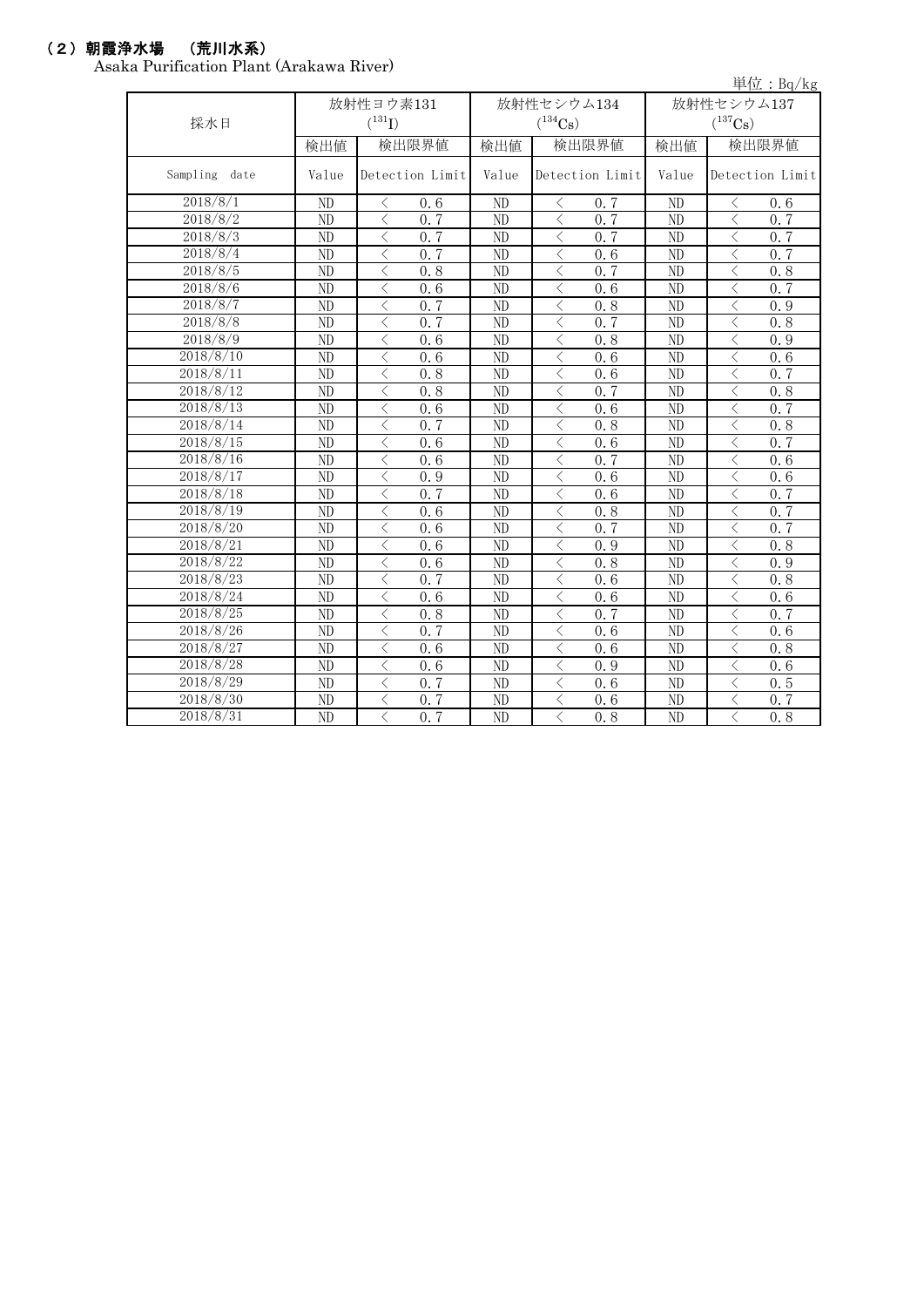#### (3)小作浄水場 (多摩川水系)

Ozaku Purification Plant (Tamagawa River)

単位:Bq/kg 検出値 | 検出値 | 検出限界値 | 検出値 Value Detection Limit Value Detection Limit Value ND  $\vert$   $\vert$   $\vert$  0.6  $\vert$  ND  $\vert$   $\vert$   $\vert$  0.7  $\vert$  ND  $\vert$   $\vert$   $\vert$  0.7 ND < 0.7 ND < 0.8 ND < 0.8 ND < 0.6 ND < 0.7 ND < 0.6 ND  $\vert$  < 0.7 | ND  $\vert$  < 0.7 | ND  $\vert$  < 0.6 ND < 0.8 ND < 0.8 ND < 0.8 ND  $\vert$   $\langle$  0.7  $\vert$  ND  $\vert$   $\langle$  0.6  $\vert$  ND  $\vert$   $\langle$  0.7 ND  $\vert$   $\langle$  0.7  $\vert$  ND  $\vert$   $\langle$  0.7  $\vert$  ND  $\vert$   $\langle$  0.9 ND < 0.7 ND < 0.8 ND < 0.8 ND  $\vert$  < 0.7 | ND  $\vert$  < 0.7 | ND  $\vert$  < 0.8 ND  $\vert$   $\vert$   $\vert$  0.6  $\vert$  ND  $\vert$   $\vert$   $\vert$  0.6  $\vert$  ND  $\vert$   $\vert$   $\vert$  0.7 ND  $\vert$   $\langle$  0.7  $\vert$  ND  $\vert$   $\langle$  0.6  $\vert$  ND  $\vert$   $\langle$  0.7 ND < 0.8 ND < 0.7 ND < 0.8 ND < 0.7 ND < 0.6 ND < 0.6 ND < 0.6 ND < 0.8 ND < 0.8 ND  $\vert$   $\langle$  0.7  $\vert$  ND  $\vert$   $\langle$  0.7  $\vert$  ND  $\vert$   $\langle$  0.7 ND  $\vert$   $\langle$  0.7  $\vert$  ND  $\vert$   $\langle$  0.7  $\vert$  ND  $\vert$   $\langle$  0.9 ND  $\vert$  < 0.6 | ND  $\vert$  < 0.5 | ND | < 0.7 ND < 0.8 ND < 0.6 ND < 0.6 ND < 0.8 ND < 0.6 ND < 0.8 ND < 0.7 ND < 0.6 ND < 0.8 ND  $\vert$   $\langle$  0.8  $\vert$  ND  $\vert$   $\langle$  0.7  $\vert$  ND  $\vert$   $\langle$  0.7 ND < 0.6 ND < 0.7 ND < 0.8 ND  $\vert$   $\langle$  0.7  $\vert$  ND  $\vert$   $\langle$  0.7  $\vert$  ND  $\vert$   $\langle$  0.9 ND  $\vert$   $\langle$  0.7  $\vert$  ND  $\vert$   $\langle$  0.6  $\vert$  ND  $\vert$   $\langle$  0.7 ND  $\vert$   $\langle$  0.7  $\vert$  ND  $\vert$   $\langle$  0.7  $\vert$  ND  $\vert$   $\langle$  0.8 ND < 0.8 ND < 0.8 ND < 0.6 ND < 0.8 ND < 0.6 ND < 0.7 ND < 0.7 ND < 0.8 ND < 0.8 ND  $\vert$  < 0.7 | ND  $\vert$  < 0.9 | ND | < 0.7  $\text{ND}$   $\langle$  0.5 ND  $\langle$  0.6 ND  $\langle$  0.7 ND  $\vert$  < 0.6 | ND  $\vert$  < 0.8 | ND | < 0.7 2018/8/10 Detection Limit 放射性セシウム134  $(^{134}Cs)$ 2018/8/14 2018/8/25 2018/8/23 2018/8/17 放射性セシウム137  $(^{137}Cs)$ 検出限界値 検出限界値 2018/8/12 2018/8/13 放射性ヨウ素131  $(^{131}I)$ 2018/8/2 Detection Limit 2018/8/11 Sampling date 採水日 2018/8/30 2018/8/21 2018/8/18 2018/8/15 2018/8/22 2018/8/19 2018/8/27 2018/8/28 2018/8/29 2018/8/31 2018/8/20 2018/8/26 2018/8/8 2018/8/3 2018/8/7 2018/8/9 2018/8/16 2018/8/1 2018/8/5 2018/8/6 2018/8/24 2018/8/4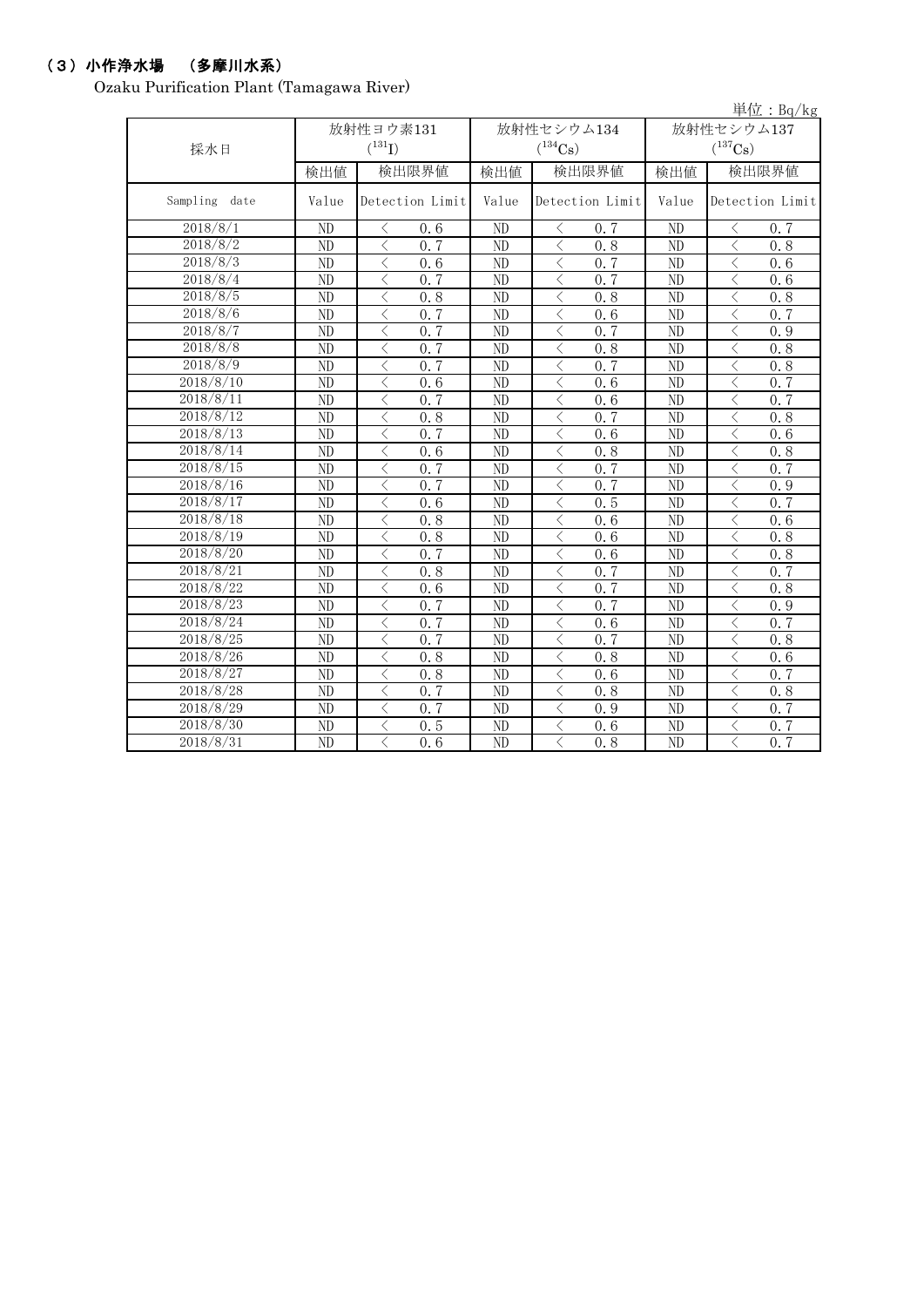## (4)東村山浄水場 (多摩川・荒川水系)

Higashi-murayama Purification Plant (Tamagawa・Arakawa River)

|                  |                 |                                                  |                 |                                                 |                       | 単位: $Bq/kg$                                      |  |
|------------------|-----------------|--------------------------------------------------|-----------------|-------------------------------------------------|-----------------------|--------------------------------------------------|--|
|                  |                 | 放射性ヨウ素131                                        |                 | 放射性セシウム134                                      | 放射性セシウム137            |                                                  |  |
| 採水日              |                 | $(^{131}I)$                                      |                 | $(^{134}Cs)$                                    | $(^{137}\mathrm{Cs})$ |                                                  |  |
|                  | 検出値             | 検出限界値                                            | 検出値             | 検出限界値                                           | 検出値                   | 検出限界値                                            |  |
| Sampling<br>date | Value           | Detection Limit                                  | Value           | Detection Limit                                 | Value                 | Detection Limit                                  |  |
| 2018/8/1         | ND              | 0, 7<br>⟨                                        | ND              | $\langle$<br>0.7                                | ND                    | 0.9<br>⟨                                         |  |
| 2018/8/2         | ND              | $\lt$<br>0.6                                     | ND              | $\lt$<br>0.7                                    | ND                    | $\langle$<br>0.6                                 |  |
| 2018/8/3         | ND              | $\langle$<br>0.6                                 | ND              | $\langle$<br>0, 7                               | ND                    | $\lt$<br>0.5                                     |  |
| 2018/8/4         | ND              | $\lt$<br>0.7                                     | ND              | $\lt$<br>0.6                                    | ND                    | $\lt$<br>0.7                                     |  |
| 2018/8/5         | ND              | 0.5<br>$\langle$                                 | ND              | $\langle$<br>0.6                                | ND                    | $\lt$<br>0.8                                     |  |
| 2018/8/6         | $\overline{ND}$ | $\overline{\left\langle \right\rangle }$<br>0, 6 | $\overline{ND}$ | $\langle$<br>0, 8                               | ND                    | $\lt$<br>0, 8                                    |  |
| 2018/8/7         | $\overline{ND}$ | $\overline{\left\langle \right\rangle }$<br>0.7  | ND              | $\langle$<br>0.6                                | ND                    | $\lt$<br>0.6                                     |  |
| 2018/8/8         | $\overline{ND}$ | $\langle$<br>0.6                                 | ND              | 0, 7<br>$\langle$                               | ND                    | $\lt$<br>0.6                                     |  |
| 2018/8/9         | ND              | $\lt$<br>0.6                                     | N <sub>D</sub>  | 0.6<br>$\langle$                                | N <sub>D</sub>        | $\lt$<br>0, 7                                    |  |
| 2018/8/10        | $\overline{ND}$ | $\langle$<br>0.8                                 | $\overline{ND}$ | $\langle$<br>0.8                                | $\overline{ND}$       | $\overline{\left\langle \right\rangle }$<br>0.7  |  |
| 2018/8/11        | $\overline{ND}$ | 0.7<br>$\overline{\left\langle \right\rangle }$  | $\overline{ND}$ | $\overline{\left\langle \right\rangle }$<br>0.6 | $\overline{ND}$       | $\overline{\left\langle \right\rangle }$<br>0.6  |  |
| 2018/8/12        | ND              | $\langle$<br>0.8                                 | ND              | 0.7<br>$\lt$                                    | ND                    | $\lt$<br>0.7                                     |  |
| 2018/8/13        | $\overline{ND}$ | $\langle$<br>0.6                                 | ND              | $\langle$<br>0.6                                | ND                    | $\lt$<br>$0.\overline{7}$                        |  |
| 2018/8/14        | ND              | 0.7<br>$\lt$                                     | ND              | $\langle$<br>0, 6                               | N <sub>D</sub>        | 0, 7<br>$\lt$                                    |  |
| 2018/8/15        | ND              | $\lt$<br>0.6                                     | ND              | 0, 7<br>$\langle$                               | ND                    | $\lt$<br>0.9                                     |  |
| 2018/8/16        | ND              | $\lt$<br>0.6                                     | ND              | $\langle$<br>0.6                                | ND                    | 0.7<br>$\lt$                                     |  |
| 2018/8/17        | ND              | 0.7<br>$\lt$                                     | ND              | 0.8<br>$\lt$                                    | ND                    | $\lt$<br>0.8                                     |  |
| 2018/8/18        | ND              | $\langle$<br>0.7                                 | N <sub>D</sub>  | $\lt$<br>0.5                                    | ND                    | $\langle$<br>0.7                                 |  |
| 2018/8/19        | ND              | $\overline{\left\langle \right\rangle }$<br>0.7  | ND              | $\lt$<br>0, 7                                   | ND                    | $\lt$<br>0, 7                                    |  |
| 2018/8/20        | ND              | $\overline{\left\langle \right\rangle }$<br>0.7  | ND              | $\lt$<br>0.6                                    | ND                    | $\lt$<br>0, 7                                    |  |
| 2018/8/21        | ND              | 0.7<br>$\lt$                                     | ND              | $\langle$<br>0.6                                | ND                    | 0.7<br>$\lt$                                     |  |
| 2018/8/22        | ND              | $\langle$<br>0.8                                 | ND              | $\langle$<br>0.8                                | ND                    | 0.8<br>ぐ                                         |  |
| 2018/8/23        | $\overline{ND}$ | $\overline{\left\langle \right\rangle }$<br>0, 7 | ND              | $\langle$<br>0, 7                               | ND                    | $\lt$<br>0.7                                     |  |
| 2018/8/24        | $\overline{ND}$ | $\overline{\left\langle \right\rangle }$<br>0, 6 | ND              | $\overline{\left\langle \right\rangle }$<br>0.6 | ND                    | $\overline{\left\langle \right\rangle }$<br>0, 6 |  |
| 2018/8/25        | ND              | $\lt$<br>0.8                                     | ND              | 0.7<br>$\langle$                                | ND                    | $\lt$<br>0.9                                     |  |
| 2018/8/26        | ND              | $\lt$<br>0.8                                     | ND              | $\langle$<br>0, 7                               | N <sub>D</sub>        | $\lt$<br>0.8                                     |  |
| 2018/8/27        | ND              | $\langle$<br>0.8                                 | N <sub>D</sub>  | $\lt$<br>0.8                                    | N <sub>D</sub>        | $\lt$<br>0.8                                     |  |
| 2018/8/28        | ND              | $\langle$<br>0.6                                 | N <sub>D</sub>  | $\langle$<br>0.6                                | ND                    | $\overline{\left\langle \right\rangle }$<br>0.7  |  |
| 2018/8/29        | ND              | $\langle$<br>0, 7                                | ND              | $\lt$<br>0.6                                    | ND                    | $\lt$<br>0, 7                                    |  |
| 2018/8/30        | ND              | 0.7<br>$\lt$                                     | ND              | $\lt$<br>0.8                                    | ND                    | $\lt$<br>0.9                                     |  |
| 2018/8/31        | ND              | $\langle$<br>0.6                                 | ND              | $\langle$<br>0.6                                | ND                    | $\overline{\left\langle \right\rangle }$<br>0, 7 |  |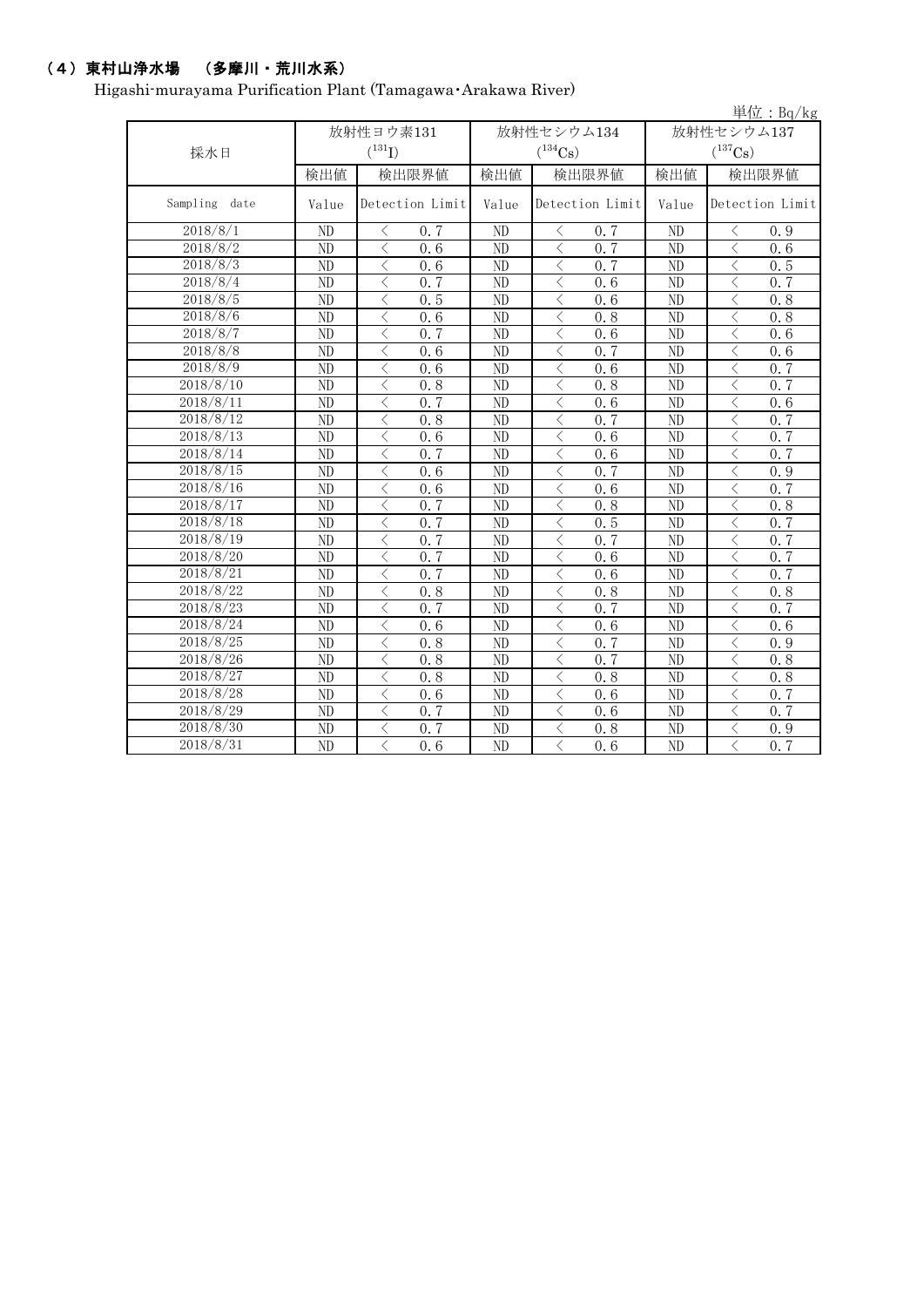## (5)長沢浄水場 (相模川水系)

Nagasawa Purification Plant (Sagamigawa River)

|                  |                         |                                                  |                 |                                                  |                        | 単位: $Bq/kg$                                                  |  |  |
|------------------|-------------------------|--------------------------------------------------|-----------------|--------------------------------------------------|------------------------|--------------------------------------------------------------|--|--|
|                  | 放射性ヨウ素131<br>放射性セシウム134 |                                                  |                 |                                                  | 放射性セシウム137             |                                                              |  |  |
| 採水日              |                         | $(^{131}I)$                                      |                 | $(^{134}Cs)$                                     | $(^{137}Cs)$           |                                                              |  |  |
|                  | 検出値                     | 検出限界値                                            | 検出値             | 検出限界値                                            | 検出値                    | 検出限界値                                                        |  |  |
| Sampling<br>date | Value                   | Detection Limit                                  | Value           | Detection Limit                                  | Value                  | Detection Limit                                              |  |  |
| 2018/8/1         | ND                      | 0.7<br>⟨                                         | ND              | 0.9<br>ぐ                                         | ND                     | 0.9<br>く                                                     |  |  |
| 2018/8/2         | ND                      | $\lt$<br>0.6                                     | ND              | $\langle$<br>0, 7                                | ND                     | $\lt$<br>0.7                                                 |  |  |
| 2018/8/3         | ND                      | ✓<br>0.7                                         | ND              | $\langle$<br>0.8                                 | ND                     | $\langle$<br>0.8                                             |  |  |
| 2018/8/4         | $\overline{ND}$         | $\overline{\left\langle \right\rangle }$<br>0.9  | ND              | $\langle$<br>0.7                                 | $\overline{\text{ND}}$ | $\overline{\left\langle \right\rangle }$<br>0.7              |  |  |
| 2018/8/5         | ND                      | $\overline{\left\langle \right\rangle }$<br>0.8  | ND              | 0.8<br>$\langle$                                 | ND                     | $\langle$<br>0.8                                             |  |  |
| 2018/8/6         | ND                      | 0.6<br>$\langle$                                 | ND              | 0.9<br>$\langle$                                 | ND                     | $\lt$<br>0.6                                                 |  |  |
| 2018/8/7         | $\overline{ND}$         | 0.8<br>$\lt$                                     | ND              | 0.6<br>$\langle$                                 | $\overline{ND}$        | $\lt$<br>0.6                                                 |  |  |
| 2018/8/8         | $\overline{ND}$         | $\overline{\left\langle \right\rangle }$<br>0, 6 | $\overline{ND}$ | 0.7<br>$\overline{\left\langle \right\rangle }$  | $\overline{ND}$        | $\overline{\left\langle \right\rangle }$<br>0.6              |  |  |
| 2018/8/9         | ND                      | 0, 7<br>$\langle$                                | ND              | 0, 7<br>$\langle$                                | ND                     | $\overline{\left\langle \right\rangle }$<br>0, 7             |  |  |
| 2018/8/10        | ND                      | $\overline{\left\langle \right\rangle }$<br>0.8  | ND              | $\overline{\left\langle \right\rangle }$<br>0.8  | $\overline{ND}$        | $\overline{\left\langle \right\rangle }$<br>0, 6             |  |  |
| 2018/8/11        | $\overline{ND}$         | $\langle$<br>0.8                                 | ND              | $\overline{\left\langle \right\rangle }$<br>0.7  | $\overline{ND}$        | $\overline{\left\langle \right\rangle }$<br>$0.\overline{6}$ |  |  |
| 2018/8/12        | ND                      | 0.8<br>$\langle$                                 | N <sub>D</sub>  | $\langle$<br>0.8                                 | ND                     | $\lt$<br>0, 7                                                |  |  |
| 2018/8/13        | ND                      | 0, 7<br>$\lt$                                    | ND              | $\lt$<br>0.6                                     | ND                     | $\lt$<br>0.7                                                 |  |  |
| 2018/8/14        | ND                      | $\lt$<br>0.6                                     | ND              | $\lt$<br>0.6                                     | ND                     | $\lt$<br>0.7                                                 |  |  |
| 2018/8/15        | ND                      | 0.7<br>$\lt$                                     | ND              | 0.8<br>$\lt$                                     | ND                     | $\lt$<br>0.8                                                 |  |  |
| 2018/8/16        | ND                      | 0.8<br>$\lt$                                     | ND              | 0.9<br>$\langle$                                 | ND                     | $\lt$<br>0.8                                                 |  |  |
| 2018/8/17        | ND                      | $\lt$<br>0.7                                     | N <sub>D</sub>  | 0.8<br>く                                         | ND                     | $\lt$<br>0.6                                                 |  |  |
| 2018/8/18        | ND                      | $\lt$<br>0.8                                     | N <sub>D</sub>  | 0.5<br>$\lt$                                     | ND                     | $\lt$<br>0.7                                                 |  |  |
| 2018/8/19        | ND                      | $\langle$<br>0.8                                 | ND              | $\lt$<br>0.7                                     | ND                     | $\overline{\langle}$<br>0.8                                  |  |  |
| 2018/8/20        | $\overline{ND}$         | $\langle$<br>0.6                                 | N <sub>D</sub>  | $\overline{\left\langle \right\rangle }$<br>0, 7 | ND                     | $\overline{\left\langle \right\rangle }$<br>0.9              |  |  |
| 2018/8/21        | ND                      | $\lt$<br>0.7                                     | ND              | $\lt$<br>0.6                                     | ND                     | $\hspace{0.5cm}\mathopen{<}$<br>0.8                          |  |  |
| 2018/8/22        | ND                      | $\lt$<br>0.6                                     | ND              | $\lt$<br>0.6                                     | ND                     | $\langle$<br>0.8                                             |  |  |
| 2018/8/23        | ND                      | $\overline{\left\langle \right\rangle }$<br>0.6  | ND              | $\overline{\left\langle \right\rangle }$<br>0, 7 | ND                     | $\langle$<br>0, 7                                            |  |  |
| 2018/8/24        | ND                      | $\overline{\left\langle \right\rangle }$<br>0.7  | ND              | $\langle$<br>0.9                                 | ND                     | $\lt$<br>0.8                                                 |  |  |
| 2018/8/25        | ND                      | $\langle$<br>0, 7                                | ND              | 0.6<br>$\langle$                                 | ND                     | $\lt$<br>0.7                                                 |  |  |
| 2018/8/26        | ND                      | 0.8<br>$\langle$                                 | ND              | $\langle$<br>0.6                                 | ND                     | 0, 7<br>$\lt$                                                |  |  |
| 2018/8/27        | ND                      | $\langle$<br>0.6                                 | ND              | 0.6<br>$\langle$                                 | ND                     | $\lt$<br>0.6                                                 |  |  |
| 2018/8/28        | ND                      | $\overline{\left\langle \right\rangle }$<br>0, 7 | N <sub>D</sub>  | 0, 6<br>$\overline{\left\langle \right\rangle }$ | ND                     | $\lt$<br>0, 7                                                |  |  |
| 2018/8/29        | ND                      | 0, 7<br>$\langle$                                | N <sub>D</sub>  | $\overline{\left\langle \right\rangle }$<br>0.9  | ND                     | $\lt$<br>0.8                                                 |  |  |
| 2018/8/30        | ND                      | $\langle$<br>0, 7                                | N <sub>D</sub>  | $\langle$<br>0.8                                 | ND                     | $\overline{\left\langle \right\rangle }$<br>0, 7             |  |  |
| 2018/8/31        | ND                      | $\overline{\left\langle \right\rangle }$<br>0.7  | ND              | $\overline{\left\langle \right\rangle }$<br>0.7  | ND                     | $\overline{\left\langle \right\rangle }$<br>0, 7             |  |  |